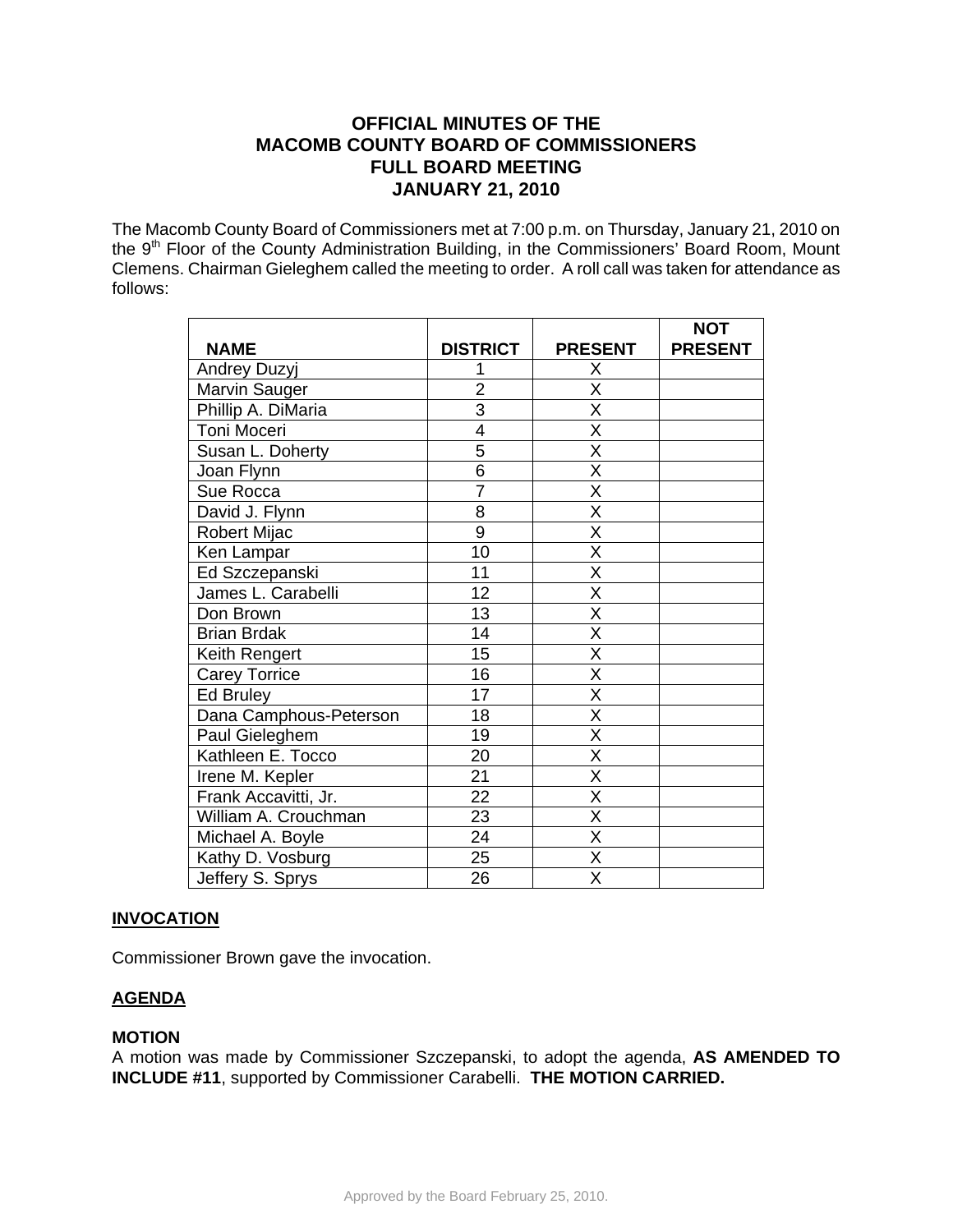#### **MINUTES**

#### **MOTION**

A motion was made by Commissioner Camphous-Peterson, to approve the minutes dated December 17, 2009, supported by Commissioner Rocca. **THE MOTION CARRIED**.

#### **PRESENTATION OF RESOLUTION TO TOM KALKOFEN**

#### **PUBLIC PARTICIPATION**

None

#### *COMMITTEE REPORTS*

#### **BUILDING, ROADS AND PUBLIC WORKS COMMITTEE – January 11, 2010**

The clerk read the recommendations from the Building, Roads and Public Works Committee and a motion was made by Chair Duzyj, supported by Vice-Chair Carabelli, to adopt the committee recommendations:

1. Authorize payment of the following invoice:

 Juvenile Justice Center- Bernco, Inc. \$38,410.42 Phase II

Further, funds are available in the capital budget.

- 2. Authorize the Board Chairman to sign the lease with the Macomb Health Plan for space at the Clemens Center, contingent on recommendations of Corporation Counsel.
- 3. Approve the request submitted by the Macomb County Fallen Heroes Memorial Committee to establish a memorial dedicated to the 29 Macomb County officers, firefighters and EMT personnel who have died in the line of duty, at no cost to the county.

### **THE MOTION CARRIED.**

### **COURTS AND LEGAL AFFAIRS COMMITTEE – January 12, 2010**

The clerk read the recommendation from the Courts and Legal Affairs Committee and a motion was made by Chair Crouchman, supported by Vice-Chair Sprys, to adopt the committee recommendation:

1. Approve purchase of two security portals for the 42-1 and 42-2 District Courts at a cost not to exceed \$7,000; funding is available from monies refunded by the State of Michigan for overpayment of civil filing fees.

### **THE MOTION CARRIED.**

### **PLANNING & ECONOMIC DEVELOPMENT COMMITTEE– January 13, 2010**

The clerk read the recommendations from the Planning & Economic Development Committee and a motion was made by Co-Chairs Carabelli & Bruley, supported by Vice-Chair D. Flynn, to adopt the committee recommendations: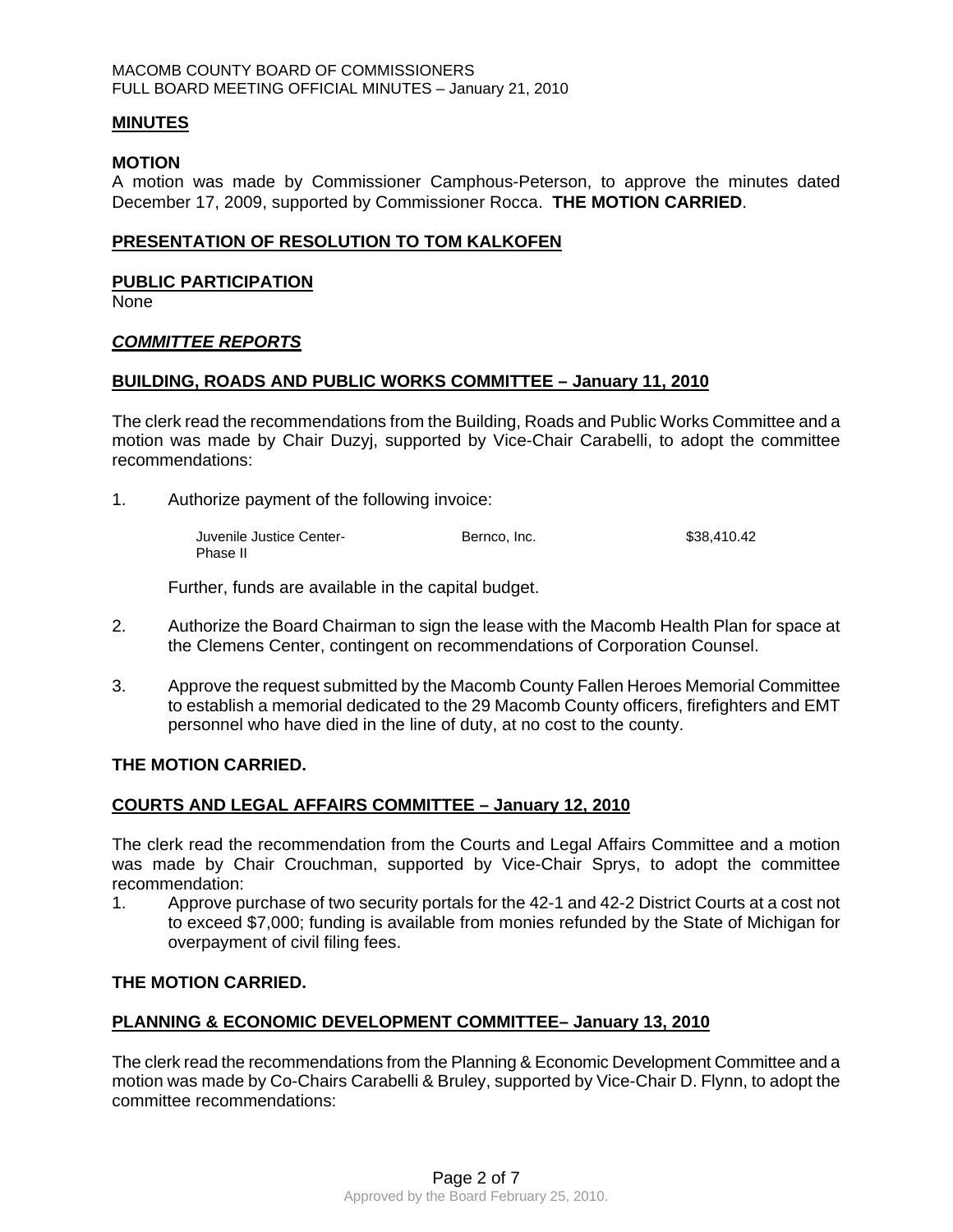- 1. Authorize the promotion of economic development services on Access America website.
- 2. Authorize the Department of Planning and Economic Development to study the EB-5 Visa program and bring back recommendations to committee.
- 3. Approve the memorandum of understanding between the Prefecture-Level City of Nantong, Jiangsu Province, People's Republic of China and Macomb County, Michigan.
- 4. Approve extending a letter of invitation to Macomb County for the following organizations and communities: Nantong (Prefecture-Level City), Jiangsu Province, PRC; County Of Qidong, Jiangsu Province, PRC; Shanghai International Auto City, Jiading District, Shanghai, PRC; Jiading District, Shanghai, PRC; Saic Motors, Inc., Jianding, Shanghai, PRC; Zhabei District, Shanghai, PRC And Shanghi University.
- 5. Authorize the Department of Planning and Economic Development to prepare an application for a Great Lakes Restoration Initiative Grant.
- 6. Authorize the Macomb County Department of Planning and Economic Development to continue the Small Business and Technology Development Center Program and renew the agreement with the Michigan Small Business Development Center at Grand Valley State University for the purpose of continuing to provide business assistance services to Macomb County companies and residents.

### **THE MOTION CARRIED.**

## **HEALTH & ENVIRONMENTAL SERVICES COMMITTEE– January 14, 2010**

The clerk read the recommendation from the Health & Environmental Services Committee and a motion was made by Chair Camphous-Peterson, supported by Vice-Chair J. Flynn, to adopt the committee recommendation:

- 1. Authorize the Health Department to apply for the following U.S.E.P.A. Great Lakes Restoration Initiative Grants:
	- a) To continue operation of the Illicit Discharge Elimination Program
	- b) To continue operation of the Household Hazardous Waste Collection Program
	- c) To continue operation of The Huron to Erie Drinking Water Protection Network for one year
	- d) To partner with the Macomb County Office of Public Works to conduct illicit discharge elimination project activities in the vicinity of Macomb County's bathing beaches
	- e) To partner with the Wayne County Department of Public Services on a regional illicit discharge elimination program
	- f) To partner with the Michigan Department of Environmental Quality in four grant applications

### **THE MOTION CARRIED.**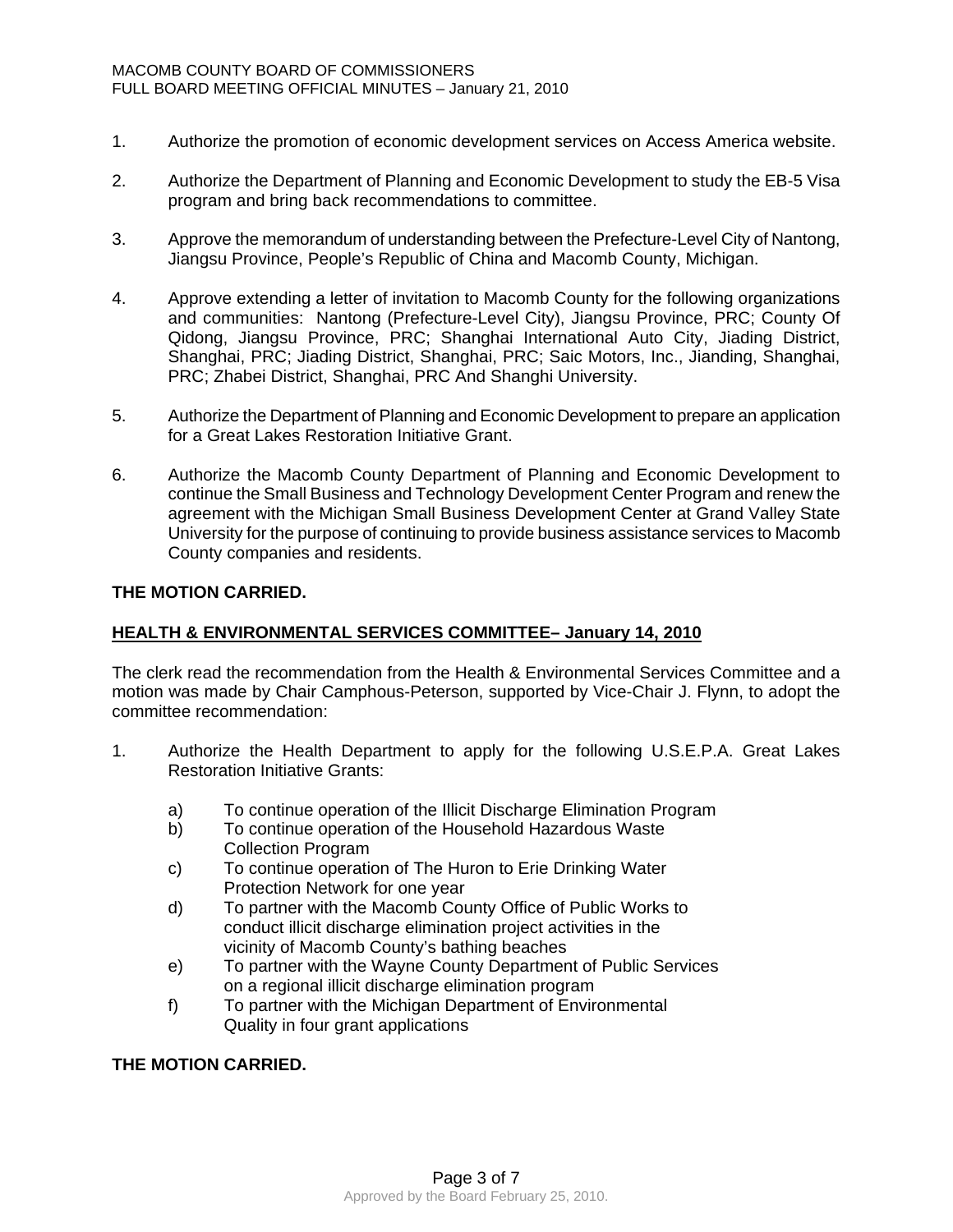### **PUBLIC SERVICES COMMITTEE – January 14, 2010**

The clerk read the recommendation from the Public Services Committee and a motion was made by Chair Torrice, supported by Vice-Chair Tocco, to adopt the committee recommendation:

1. Authorize the Macomb County Community Services Agency to receive funds to operate the Early Head Start Program.

#### **THE MOTION CARRIED.**

## **PERSONNEL COMMITTEE – January 19, 2010**

The clerk read the recommendations from the Personnel Committee and a motion was made by Chair Mijac, supported by Vice-Chair Tocco, to adopt the committee recommendations:

- 1. Approve the reclassification of two Morgue Attendant positions to Morgue Specialist at the Macomb County Health Department.
- 2. Approve reconfirmation of the following vacancy: One Senior Resource Advocate Senior Citizen Services
- 3. Approve a waiver of the requirement in Section 1.1 of the Personnel Manual restricting all applications and clerical test scores to a one year validation period.
- 4. Approve adjustments to the Personnel Manual due to amendments made to the Family Medical Leave Act as outlined in a January 8, 2010 correspondence from the Program Director-Personnel Services.
- 5. Approve a correction to an agenda item from the November, 2009 meeting: correct effective date for reclassification of Typist Clerk position in Veterans Services Department should be May 6, 2009.
- 6. Approve the elimination of the Deferred Retirement Option Plan (DROP) for non-union employees effective January 21, 2010. (Record **NO** votes for Doherty and Duzyj)

### **THE MOTION CARRIED.**

### **AD HOC COMMITTEE TO SELECT DIRECTOR OF FINANCE DEPARTMENT**

A motion was made by Commissioner Mijac, to approve the Human Resources Department to perform the search process for the Director of the Finance Department; also, to approve the job description for the position, supported by Commissioner Tocco.

**THE MOTION CARRIED.** (Record **NO** votes for Doherty and Duzyj)

### **FINANCE COMMITTEE – January 20, 2010**

The clerk read the recommendations from the Finance Committee and a motion was made by Chair Kepler, supported by Vice-Chair Bruley, to adopt the committee recommendations: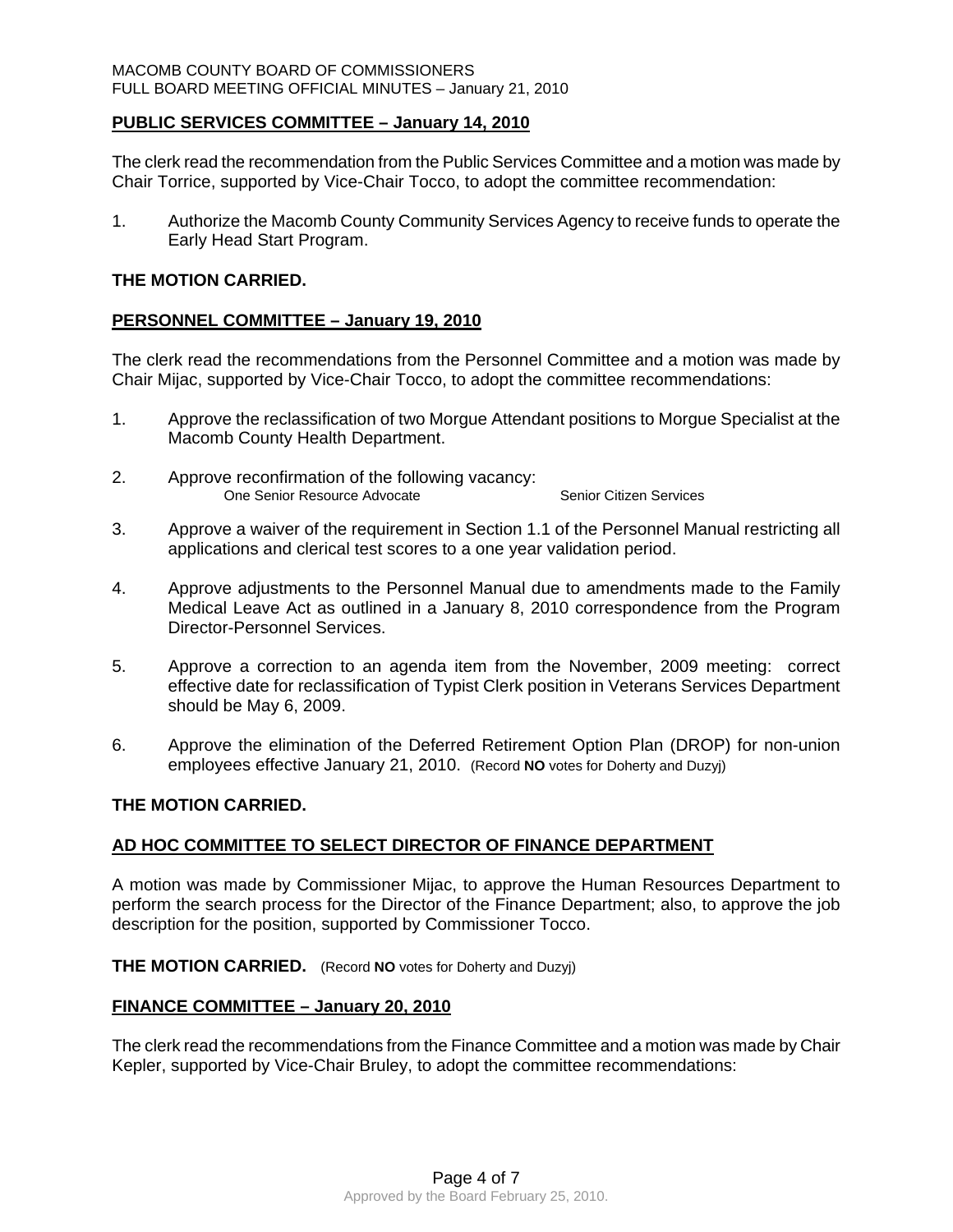- 1. Approve the monthly bills and authorize payment; further, to approve the payroll in the amount of \$3,365,167.27, with necessary modifications to the appropriations. (Torrice abstaining from bills for Torrice and Zalewski (PLLC/fees-defense attorneys.)
- 2. Authorize the Macomb County Purchasing Department to send out requests for proposals (RFP's) in order to select a vendor to conduct a review of Macomb County buildings for energy efficiency.
- 3. Concur in the recommendation of Corporation Counsel regarding the case of Keith Lamont Johnson vs. County of Macomb, et al.

## **THE MOTION CARRIED.**

## **RESOLUTIONS/TRIBUTES**

### **MOTION**

A motion was made by Commissioner Camphous-Peterson, to adopt the following Resolutions in their entirety, supported by Commissioner Carabelli.

- Res. No. 10-01 Commending John & Marianne Lawrence on their 50<sup>th</sup> Anniversary, (offered by Vosburg; recommended by Finance Committee on 1-20-10)
- Res. No. 10-02 Commending Past Grand Commander Mike Leon for his Work for the International Order of Alhambra (offered by Duzyj, Accavitti, Doherty, Flynn, Moceri and Sauger; recommended by Finance Committee on 1-20-10)
- Res. No. 10-03 Commending Donald Habkirk on his Retirement from Macomb County Community Mental Health (offered by Board Chair; recommended by Finance Committee on 1-20-10)

## **THE MOTION CARRIED.**

## **ITEM WAIVED BY TECHNOLOGY AND COMMUNICATIONS COMMITTEE CHAIR**

### **MOTION**

A motion was made by Commissioner Accavitti, to approve the following item that was waived by the Chair of the Technology and Communications Committee, supported by Commissioner Doherty:

1. Support and partner with Wayne County on their application for a Federal Beacon Community Grant for regional development of an electronic medical record and health information exchange network for the purpose of improving health care quality, safety, efficiency and population health; no local match required; and further authorize the Board Chair to provide a letter of support accordingly.

## **THE MOTION CARRIED.**

## **CHAIR APPOINTMENT WITH CONCURRENCE OF BOARD:**

- a)*Traffic Safety Association Board: 1 designated representative, upon appointment to 12/31/10* 
	- *Kevin Hertel*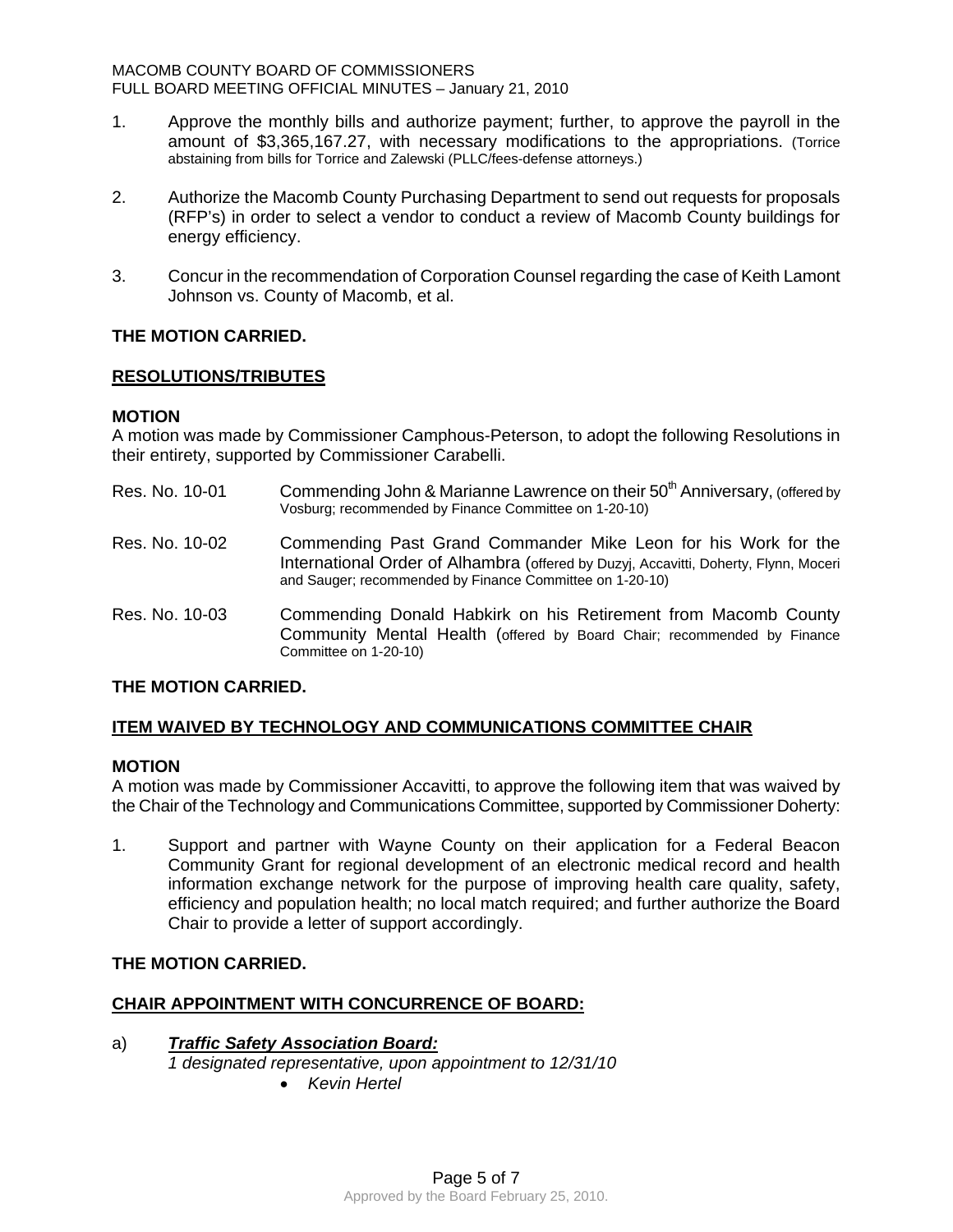### **MOTION**

A motion was made by Commissioner J. Flynn, to approve the appointment of Kevin Hertel to the Traffic Safety Association Board, supported by Commissioner DiMaria. **THE MOTION CARRIED.** 

## **Kevin Hertel was appointed to the Traffic Safety Association Board.**

### **NEW BUSINESS**

Commissioner Brdak spoke to update the Commissioners on the meeting that occurred that morning.

Commissioner J. Flynn spoke regarding the e-mail from Michigan Association of Counties and she had Patti run a list of everything that was recommended to support.

### **PUBLIC PARTICIPATION**

Dale Shomo, 17828 Anna court, Macomb Twp.

### **ROLL CALL**

|                        |                 |                         | <b>NOT</b>     |
|------------------------|-----------------|-------------------------|----------------|
| <b>NAME</b>            | <b>DISTRICT</b> | <b>PRESENT</b>          | <b>PRESENT</b> |
| Andrey Duzyj           |                 | Χ                       |                |
| Marvin Sauger          | $\overline{2}$  | $\overline{\sf x}$      |                |
| Phillip A. DiMaria     | 3               | X                       |                |
| Toni Moceri            | $\overline{4}$  | X                       |                |
| Susan L. Doherty       | 5               | X                       |                |
| Joan Flynn             | $\overline{6}$  | X                       |                |
| Sue Rocca              | $\overline{7}$  | X                       |                |
| David J. Flynn         | 8               | $\overline{\mathsf{x}}$ |                |
| <b>Robert Mijac</b>    | 9               | $\overline{\mathsf{x}}$ |                |
| Ken Lampar             | 10              | $\overline{\mathsf{x}}$ |                |
| Ed Szczepanski         | 11              | $\overline{\mathsf{x}}$ |                |
| James L. Carabelli     | 12              | $\overline{\mathsf{x}}$ |                |
| Don Brown              | 13              | X                       |                |
| <b>Brian Brdak</b>     | 14              | $\overline{\mathsf{x}}$ |                |
| Keith Rengert          | 15              | $\overline{\mathsf{x}}$ |                |
| <b>Carey Torrice</b>   | 16              | X                       |                |
| <b>Ed Bruley</b>       | 17              | $\overline{\mathsf{x}}$ |                |
| Dana Camphous-Peterson | $\overline{18}$ | $\overline{\sf x}$      |                |
| Paul Gieleghem         | 19              | X                       |                |
| Kathleen E. Tocco      | 20              | $\overline{\mathsf{x}}$ |                |
| Irene M. Kepler        | $\overline{21}$ | $\overline{\mathsf{x}}$ |                |
| Frank Accavitti, Jr.   | 22              | X                       |                |
| William A. Crouchman   | 23              | $\overline{\mathsf{x}}$ |                |
| Michael A. Boyle       | 24              | $\overline{\mathsf{x}}$ |                |
| Kathy D. Vosburg       | 25              | $\overline{\mathsf{x}}$ |                |
| Jeffery S. Sprys       | 26              | X                       |                |

## **ADJOURNMENT**